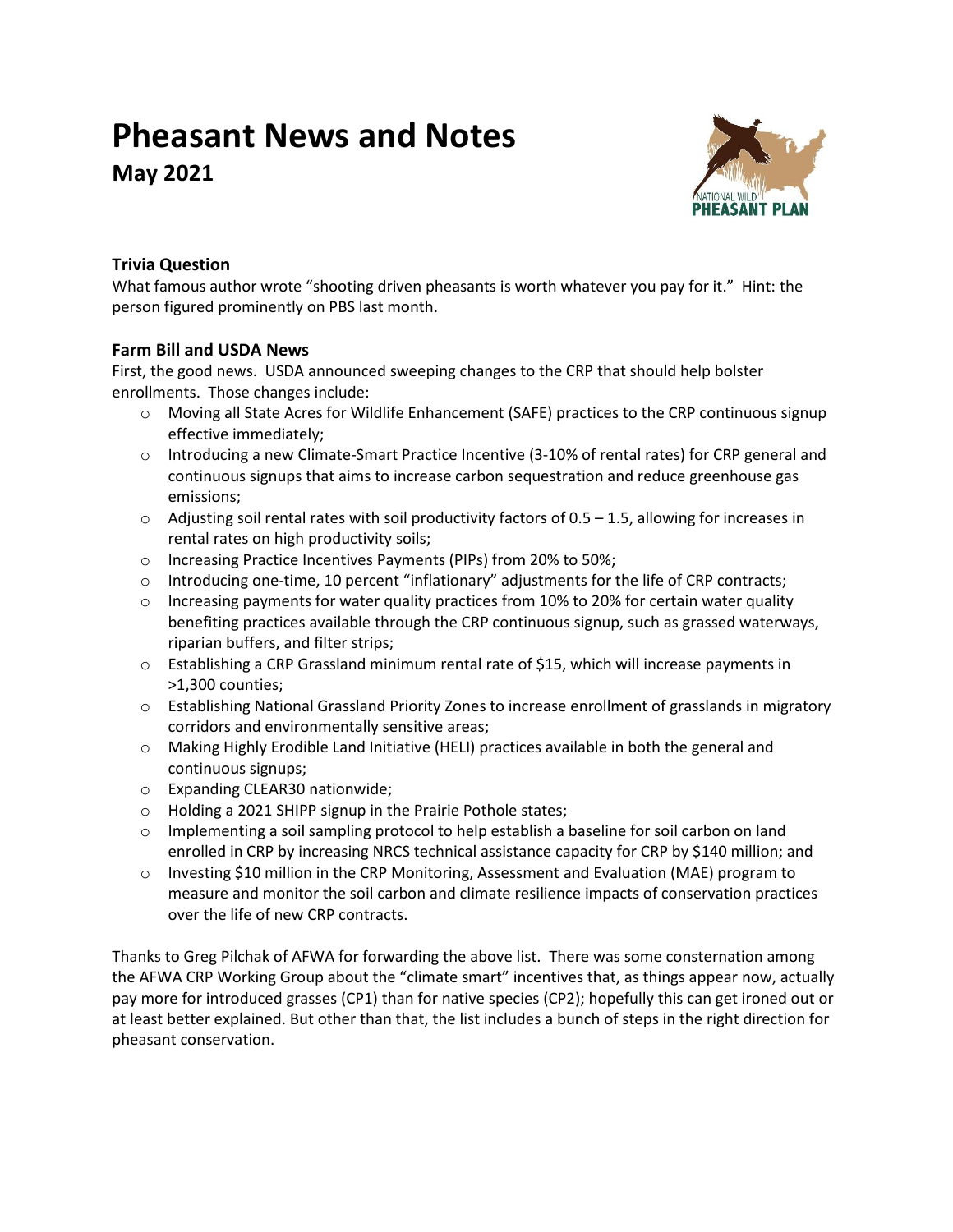Now the bad news. Wheat and especially corn prices are currently skyrocketing, with both over \$6.50 per bushel. The last time we saw prices this high was 2009-2012 when, combined with reduced national acreage caps, CRP enrollments started their long slide downward.



Figure 1. U.S. [corn](https://www.macrotrends.net/2532/corn-prices-historical-chart-data) an[d wheat](https://www.macrotrends.net/2534/wheat-prices-historical-chart-data) prices during the CRP era (1 Jan 1986 to 26 Apr 2021).

These price spikes are not happening in a vacuum, of course. Drought is entrenched in the western states and parts of the Great Plains, leading to pessimism about the upcoming growing season there. Jim Inglis (Management Board, Pheasants Forever) also pointed out that [fertilizer](https://www.dtnpf.com/agriculture/web/ag/crops/article/2021/04/28/fertilizer-price-increases-slow) an[d herbicide](https://www.agweb.com/news/crops/crop-production/glyphosate-glufosinate-prices-50-some-cases-due-industry-wide-shortage) supplies are tight, leading to higher prices.



Stir all this together and it is unclear how CRP enrollments might respond. Looking ahead, if signups lag and the administration keeps connecting CRP with their climate goals, there may be an appetite among lawmakers to roll back the rental rate cuts contained in the 2018 Farm Bill. Perhaps this could happen without having to find equivalent offsets in the conservation title as we have in the past. Way too soon to tell.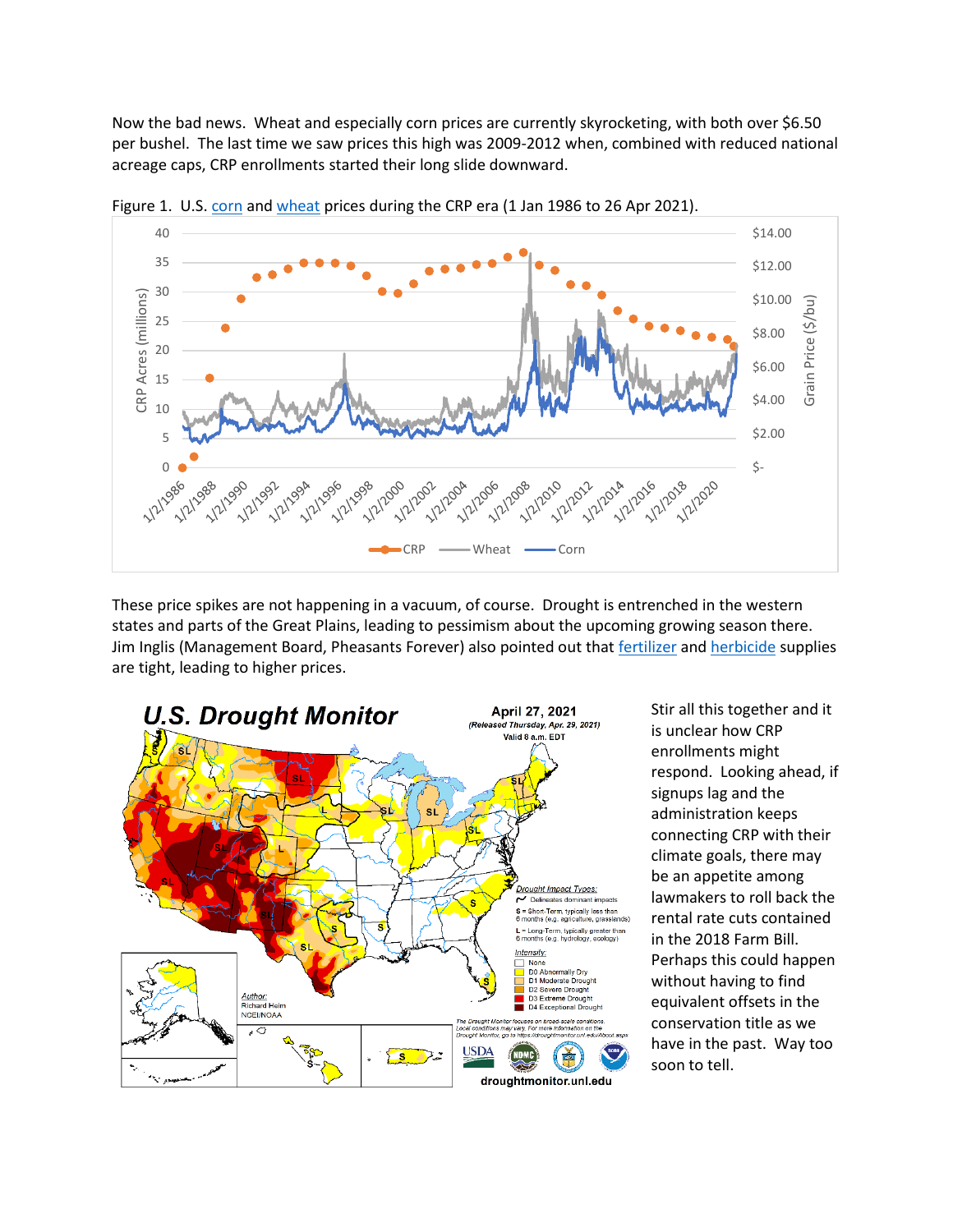In other news, Senators Stabenow (D-MI) and Thune (R-SD) are co-sponsoring reintroduction of the [Cover Crop Flexibility Act,](https://www.thune.senate.gov/public/index.cfm/press-releases?ID=0A3E40B7-3F95-4470-8BDA-52B81CFA24EE) which would remove the prohibition on harvesting or grazing cover crops on prevented plant acres prior to November 1. The bill would allow harvest and grazing outside the primary nesting season nationwide and is supported by a number of farm and conservation groups, including Pheasants Forever. Thanks to Jim Inglis for passing along the news.

Jim and others at PF worked hard this past month on comments solicited on the administration's executive order addressing the climate crisis. You can browse all the submitted comments [here.](https://www.regulations.gov/document/USDA-2021-0003-0001/comment)

The NRCS rolled out two [comprehensive frameworks](https://wlfw.rangelands.app/) for western U.S. grassland conservation within their Working Lands for Wildlife program. The somewhat overlapping frameworks cover the Sagebrush Biome and Great Plains Grasslands, and seek to better coordinate USDA and other resources to conserve grassland species using a more outcome-based approach. The video presentation at the above link emphasizes that the two most important drivers of grassland loss are conversion to cropland and woodland, and that CRP enrollment declines represent the largest single source of lost acres.

## **Notes from Around the Pheasant Range**

A couple of new state legislative actions of note this month. Michigan [enacted](https://www.mlive.com/news/2021/04/michigan-dnr-creates-new-pheasant-hunting-license-see-where-birds-will-be-released-in-2021.html) a new \$25 license that is now required of anyone hunting pheasants on public lands in the Lower Peninsula. Proceeds from the permit are used solely to fund pen-raised bird releases on public land. Also, North Dakota will allow certain nonresident landowners to hunt pheasants during their "resident only" early season on public land. Only non-resident landowners who enroll land in their public walk-in program (PLOTS) are eligible to participate.

Pheasants Forever and Quail Forever announced a new staff alignment last month. Most relevant to state agency folks is probably the new regional map and leadership. The new Northeast, South,

Midwest, and West regions will be led by Kent Adams, Tim Caughran, Chris McLeland, and Al Eiden, respectively. These new Regional Conservation Directors will report to the Vice President of Conservation Delivery, which is a new position being [advertised](https://workforcenow.adp.com/mascsr/default/mdf/recruitment/recruitment.html?cid=e9cf9c51-b70e-4607-b723-b8bf76c3161b&ccId=19000101_000001&jobId=405022&source=CC2&lang=en_US) through May 14th to both internal and external candidates. That position is one of several VPs who will report to new Chief Conservation Officer Ron Leathers.

Ryan Heiniger, the former Director of Agriculture and North Region Field Operations, is no longer with the organization. We thank Ryan for



participating in our 2019 North Dakota partnership meeting and wish him well.

The Technical Committee is meeting this week to hopefully finalize the model used to define each state's habitat goals in the revised National Plan. Once that is done and the states have submitted their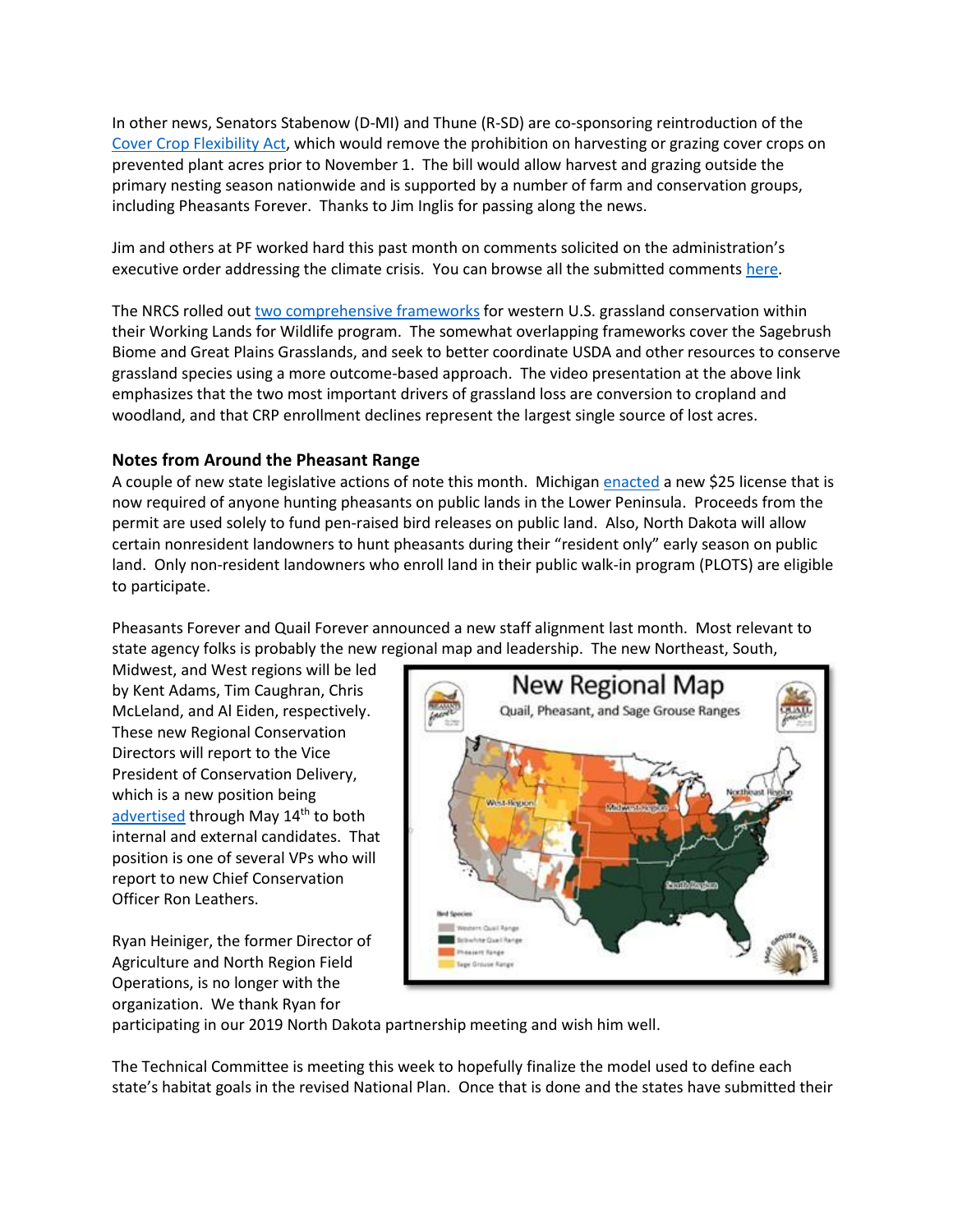results, my goal is to have a new draft for the Tech Committee and Management Board to review well before the end of the month.

Finally, congrats to Travis Runia (Technical Committee, South Dakota) and his coauthors for their [new](https://doi.org/10.1093/ornithapp/duab002) [paper](https://doi.org/10.1093/ornithapp/duab002) on sage grouse survival.

### **Pheasant-relevant Media**

[How non-native pheasants protect American biodiversity](https://www.outsideonline.com/2421793/how-pheasant-hunters-protect-american-biodiversity) [Bill signed updating pheasant hunting license fees in Michigan](https://nbc25news.com/news/local/bill-signed-updating-pheasant-hunting-license-fees-in-michigan) [Bill expands pheasant hunting to non-ND residents](https://www.kfyrtv.com/2021/04/21/bill-expands-pheasant-hunting-to-non-nd-residents/) [Over \\$500,000 dedicated to pheasant habitat conservation in Illinois](https://greatlakesecho.org/2021/04/13/over-500000-dedicated-to-pheasant-habitat-conservation-in-illinois/) [What hunters and anglers need to know about "30 by 30"](https://www.trcp.org/2021/04/16/hunters-anglers-need-know-30-30/?emci=eabff1ce-d39e-eb11-85aa-0050f237abef&emdi=e4c27f92-ea9e-eb11-85aa-0050f237abef&ceid=1730541) [30x30: the hottest number in conservation is rooted more in politics than science](https://www.vox.com/22369705/biden-conservation-biodiversity-collapse-30-by-30) [Mapping the future of Wyoming's habita](https://www.powelltribune.com/stories/mapping-the-future-of-habitat,30676?emci=eabff1ce-d39e-eb11-85aa-0050f237abef&emdi=e4c27f92-ea9e-eb11-85aa-0050f237abef&ceid=1730541)t conservation [At dawn of carbon markets, farmers get up to \\$20 per acre](https://www.agriculture.com/news/business/at-dawn-of-carbon-markets-farmers-get-up-to-20-per-acre) One third of the nation's [corn belt has lost its topsoil](https://www.smithsonianmag.com/science-nature/scientists-say-nations-corn-belt-has-lost-third-its-topsoil-180977485/) [Killer farm robot dispatches weeds with electric bolts](https://www.theguardian.com/environment/2021/apr/29/killer-farm-robot-dispatches-weeds-with-electric-bolts)

#### **Recent Literature**

- Pavlacky, D. C., C. A. Hagan, A. M. Bartuszevige, R. Iovanna, T. L. George, and D. E. Naugle. 2021. Private land conservation programs scale-up to meet population recovery goals for the most vulnerable grassland birds. Conservation Biology. (Early online version currently embargoed.)
- [Parsons, L. A., T. J. Runia, G. P. Vincent, A. J. Gregory, and J. A. Jenks. 2021. Greater Sage-Grouse](https://doi.org/10.1093/ornithapp/duab002)  [survival varies with breeding season events in West Nile virus non-outbreak years.](https://doi.org/10.1093/ornithapp/duab002)  [Ornithological Applications \(early online version\).](https://doi.org/10.1093/ornithapp/duab002)
- [Behney, A. C. 2021. High-intensity short-duration grazing during spring is not an effective habitat](https://doi.org/10.1093/ornithapp/duab015)  [management tool for Northern Bobwhites in Colorado. Ornithological Applications](https://doi.org/10.1093/ornithapp/duab015) (early online [version\).](https://doi.org/10.1093/ornithapp/duab015)
- [Howell, P. E., N. B. Wilhite, R. Gardner, J. L. Mohlman, R. B. Chandler, I. B. Parnell, and J. A. Martin.](https://doi.org/10.1002/jwmg.22057)  [2021. The effects of landscape characteristics on northern bobwhite](https://doi.org/10.1002/jwmg.22057) density. Journal of Wildlife Management [\(early online version\).](https://doi.org/10.1002/jwmg.22057)
- [Duda, M. D., T. Beppler, D. J. Austen, and J. F. Organ. 2021. The precarious position of wildlife](https://doi.org/10.1080/10871209.2021.1904307)  [conservation funding in the United States. Human Dimensions of Wildlife \(early online version\).](https://doi.org/10.1080/10871209.2021.1904307)
- [Straw, E. A., E. N. Carpentier, and M. J. F. Brown. 2021. Roundup causes high levels of mortality](https://doi.org/10.1111/1365-2664.13867)  [following contact exposure in bumble bees. Journal of Applied Ecology \(early online version\).](https://doi.org/10.1111/1365-2664.13867)

#### **Trivia Answer**

Ernest Hemingway. The following is from "Remembering Shooting-Flying: A Key West Letter," published in *Esquire*, February 1935: